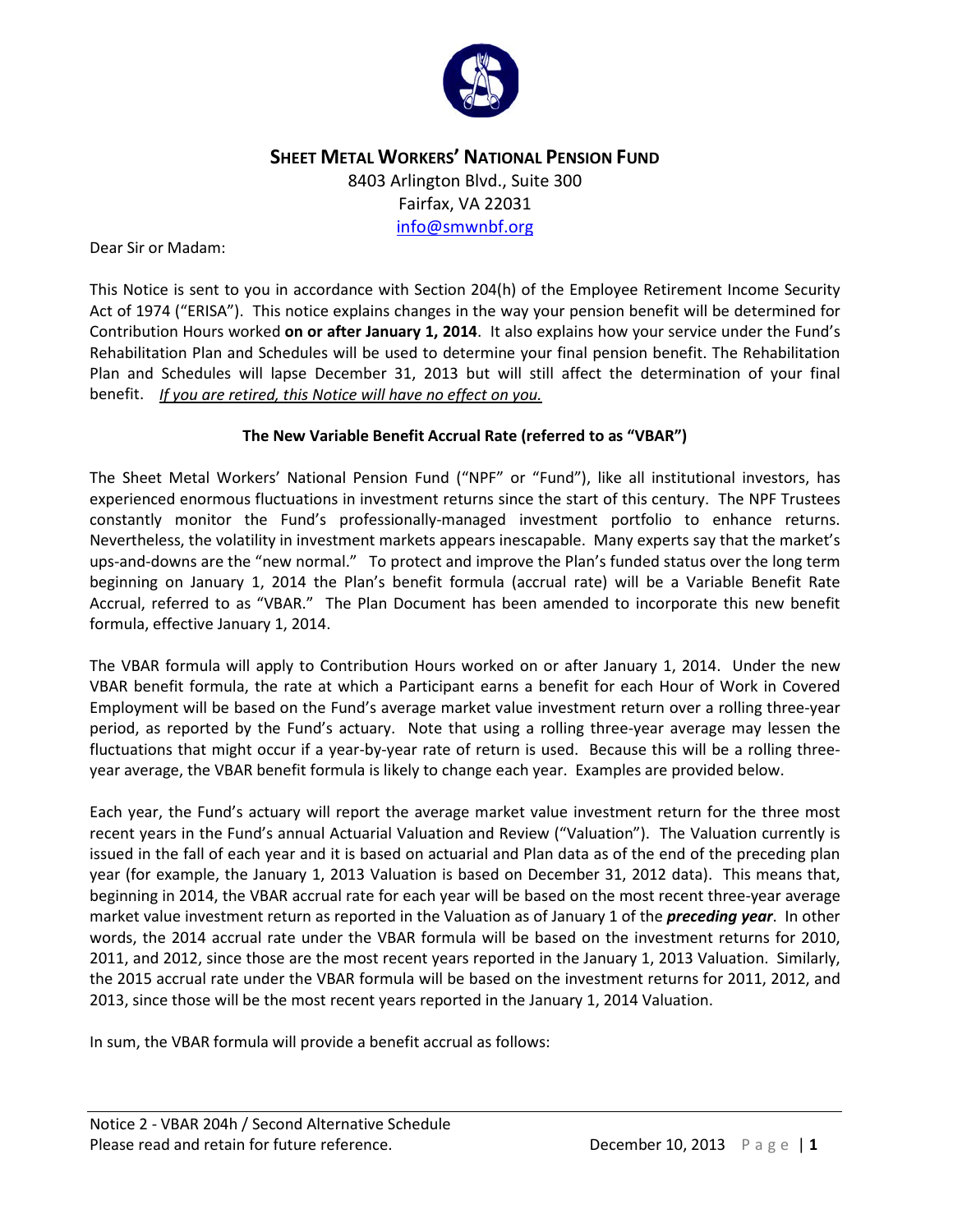| IF, the three-year average market value investment<br>return percentage reported in the preceding Plan<br>Year's Actuarial Valuation and Review is: | THEN, the VBAR rate of Accrual for the<br><b>Plan Year will be:</b> |
|-----------------------------------------------------------------------------------------------------------------------------------------------------|---------------------------------------------------------------------|
| 10% or higher                                                                                                                                       | 1.25%                                                               |
| 8.5% or higher, but less than 10%                                                                                                                   | 1.0%                                                                |
| 6.5% or higher, but less than 8.5%                                                                                                                  | 0.75%                                                               |
| Greater than 0%, but less than 6.5%                                                                                                                 | 0.5%                                                                |
| 0% or less                                                                                                                                          | 0%                                                                  |

Note also:

- $\triangleright$  If your Collective Bargaining Agreement's Contribution Rate is a 55/30 Rate, the accrual will be 70% of the amounts listed above.
- $\triangleright$  The VBAR benefit formula will apply to all Contribution Hours in a Plan Year.

Below is an illustration of how the VBAR formula will work for Contribution Hours worked in 2014. The **January 1, 2013 Valuation** shows that the average market value return percentage for the three years 2010, 2011 and 2012 was 8.25%. [14.48% (2010 Plan Year) + -1.72% (2011 Plan Year) + 11.98% (2012 Plan Year)  $\div$  3 = 8.25%].

Because this 3-year average return is less than 8.5% but greater than 6.5%, the Applicable Percentage under VBAR for 2014 is 0.75%.

Illustrating the VBAR Formula in hypothetical examples.

#### **EXAMPLE 1: for a non-55/30 Contribution Rate Worked in 2014 -**

Let' say that Pete worked 1700 hours in Covered Employment during the 2014 Plan Year and his Employers were required to contribute \$4.00 per hour worked to the NPF. For 2014, Pete's Normal Retirement Pension benefit (65) is determined as follows:



Prior to the change to VBAR, the Plan Document, including the Rehabilitation Plan and Schedules, provided a fixed accrual rate to determine a Participant's Normal Retirement Pension benefit, which took into consideration the number of Contribution Hours (Hours of Work in Covered Employment) a Participant worked. Under the Second Alternative Schedule, a Participant's accrual rate was 1% of all contributions. NOTE: If the Contribution Rate includes a 55/30 Rate, this amount is further reduced by 30% for the elimination of early retirement age reductions for eligible Participants.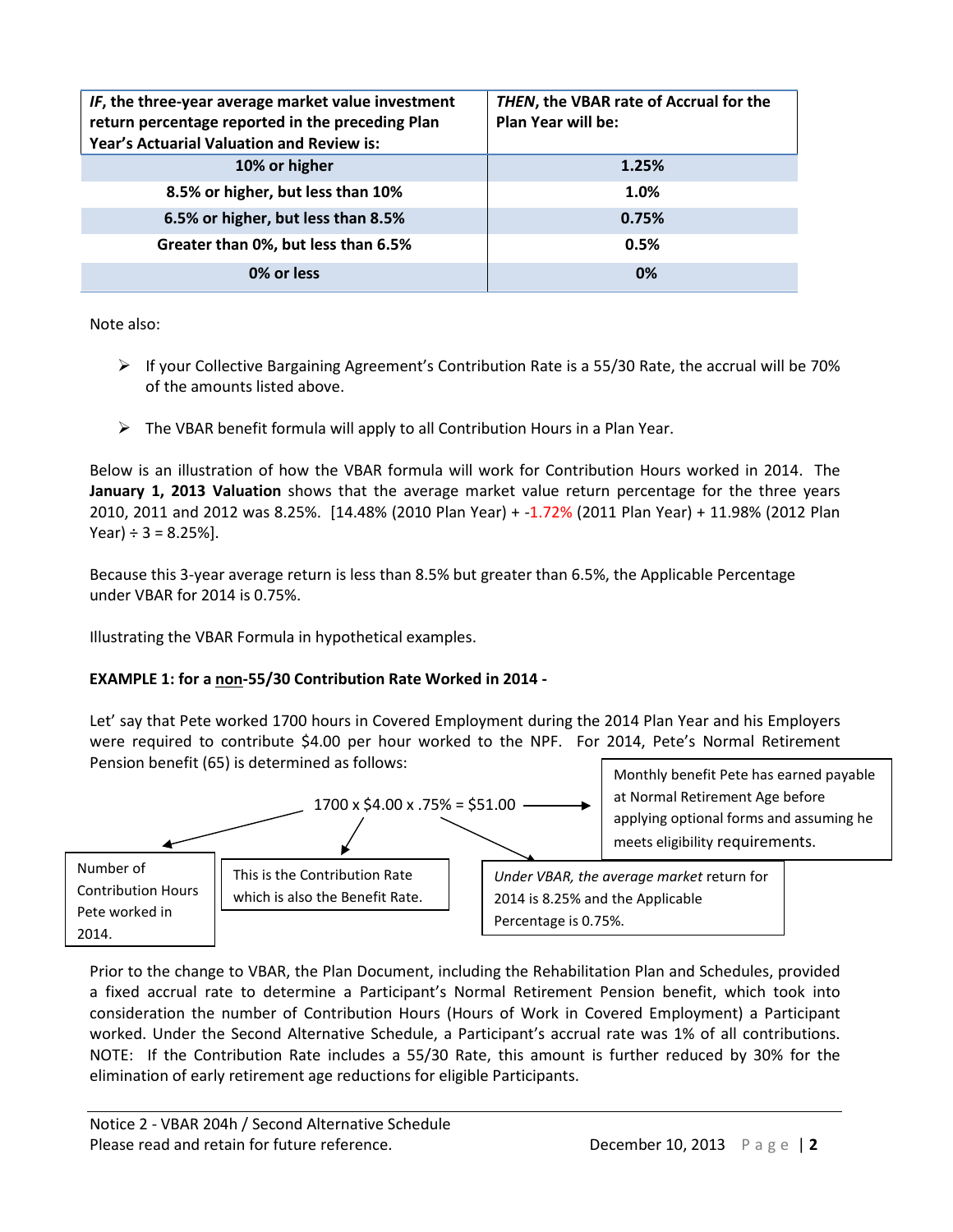Before this change, Pete's Normal Retirement Pension benefit would have been determined as follows:

$$
1700 \times \$4.00 \times 1\% = \$68.00
$$

In this example, Pete's Normal Retirement Pension benefit increased by \$68.00 per month which is payable at Normal Retirement Age (65).

## **Working under Different Schedules under the Rehabilitation Plan**

As you know, the Fund has been in critical status and operated under a Rehabilitation Plan from 2008 through the present. It now appears likely that the Fund will emerge from critical status in 2014. Assuming this does happen, the Rehabilitation Plan and its Schedules no longer apply to Covered Employment worked on or after January 1, 2014. According to NPF records, it looks like you primarily worked under the Rehabilitation Plan's Second Alternative Schedule in your Home Local Union. However, in rare cases, a Participant may have worked a lot of hours in an area other than his Home Local. When this occurs, the Fund needs to identify the applicable Rehabilitation Plan Schedule when pension benefits are determined in the future.

The Rehabilitation Plan provides that if a Participant has worked under a different Schedule than his Home Local Schedule, the Participant's benefit adjustments(e.g., early retirement pension benefits, 60 Certain Payments, and other payment options) would be determined under his Home Local Schedule, *unless* he has 3500 or more Hours of Work in Covered Employment under a different Schedule within a five (5) consecutive Calendar Year period preceding the date on which his benefit is being determined (e.g., benefit statements, notices, Effective Date of Pension, etc.). If a Participant retires on or after January 1, 2014, then this provision will no longer apply. The Plan Document/Rehabilitation Plan has been amended to address this.

Effective January 1, 2014, if a Participant with an Effective Date of Pension on or after January 1, 2014 had Contribution Hours before 2014 that were under a classification of employment that was covered under a different Rehabilitation Plan Schedule than his "Home Local Schedule," all of his Contribution Hours will be deemed to have been worked in a classification of employment that was covered under his "Home Local Schedule," unless he had 3500 or more Hours of Work in Covered Employment under a different Rehabilitation Plan Schedule within a five (5) consecutive Calendar Year period preceding the date the Plan ceased to be in Critical Status (i.e., the 2014 Plan Year). If this is the case, the Participant's Contribution Hours, before January 1, 2014, will be deemed to have been worked in the classification of employment that was covered under such other Rehabilitation Plan Schedule.

Therefore, for Effective Dates of Pension on or after January 1, 2014, the types of early retirement pensions (e.g., Unsubsidized Early Retirement Pension, Special Early Retirement Pension, 55/30 Pension, etc.) that apply to benefits earned before January 1, 2014 will be based on the Participant's Home Local Schedule, unless he had 3500 or more Hours of Work in Covered Employment under a different Rehabilitation Plan Schedule within the five (5) consecutive Calendar Year period immediately preceding January 1, 2014. The same rule applies to the 60 Certain Payment and Pop-Up (reversion) options for benefits accrued before January 1, 2014. The types of early retirement pensions and optional forms (e.g. 60 Certain Payment and Pop-Up options) payable on benefits accrued after January 1, 2014 will depend, in part, on whether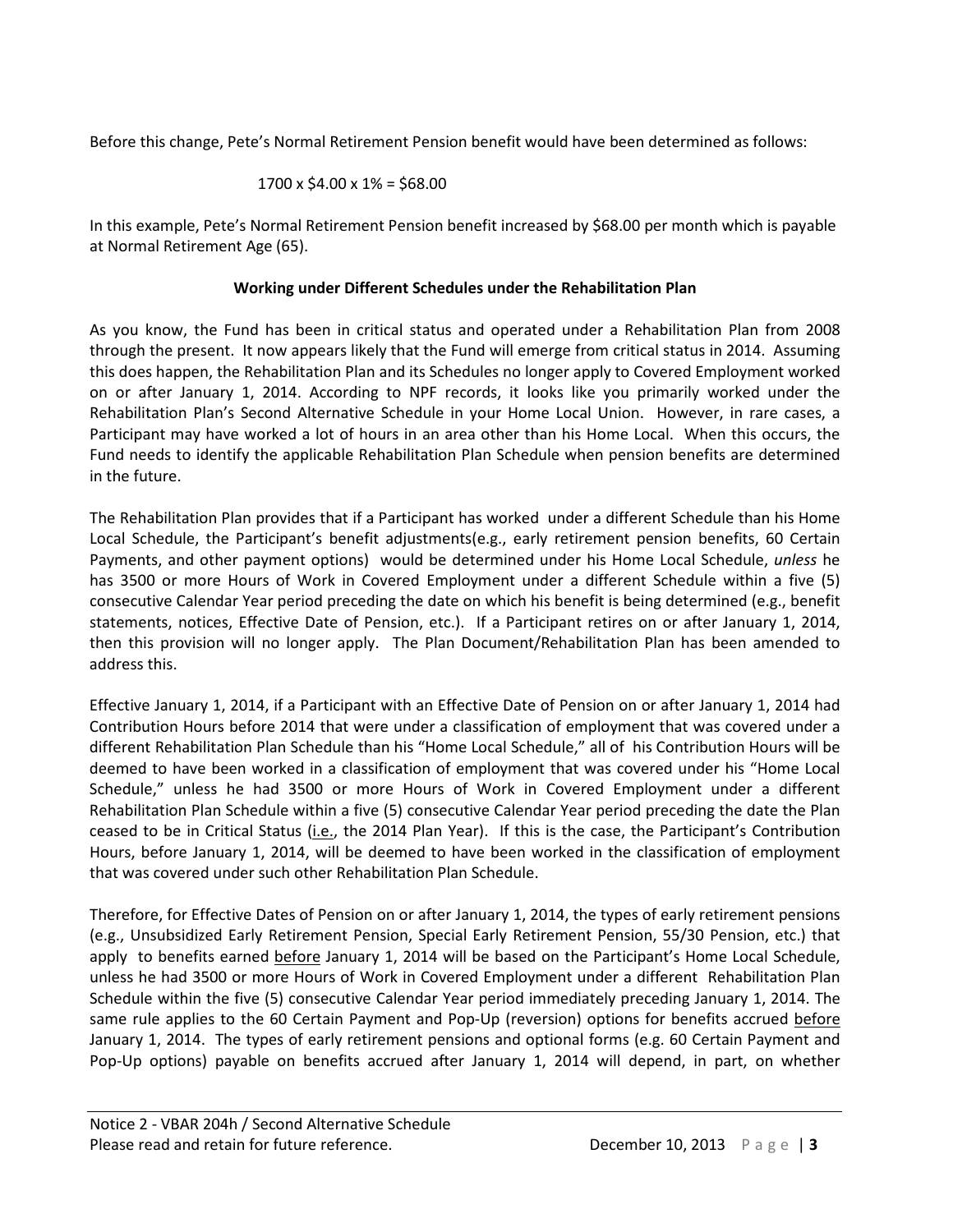required Contribution Rate increases continue to be made for Plan Years beginning on or after January 1, 2014, which will be explained further in a later Notice.

As used above, the term "Home Local Schedule" means the Rehabilitation Plan Schedule, or the Rehabilitation Plan "No Increase<sup>[1](#page-3-0)</sup>" benefit adjustments, that applied to the Participant's bargaining unit under the Collective Bargaining Agreement negotiated by the Local Union, which regularly represents the Participant for the purpose of collective bargaining.

For more information, go to the NPF website [www.smwnpf.org;](http://www.smwnpf.org/) email the Fund Office a[t info@smwnbf.org;](mailto:info@smwnbf.org) write to the address in the letterhead, or call 800-231-4622.

#### **Information on a Participant's Rights and Remedies**

Federal law requires that this Notice contain information as to the rights and remedies of Participants and Beneficiaries. Fund Participants have certain rights and protections under the Employee Retirement Income Security Act of 1974 (ERISA), as amended. ERISA provides that all Participants have certain rights, including the following –

#### *Receive Information about the Pension Fund and Benefits*

#### You have the right to:

Examine, without charge, at the Fund Office all documents governing NPF. These include the Rehabilitation Plan and Schedules, previous notices issued in connection with the Rehabilitation Plan, the Plan Document and Summary Plan Description, the Annual Funding Notice, periodic actuarial reports and other financial information and summaries, Collective Bargaining Agreements, any application for extension of amortization periods to the Secretary of Treasury and the Secretary's determination on that application, and a copy of the latest annual report (Form 5500 Series) filed by NPF with the U.S. Department of Labor and available at the Public Disclosure Room of the Employee Benefits Security Administration (EBSA) of the U.S. Department of Labor, 200 Constitution Avenue, NW, Suite N-1513, Washington, DC 20210, 202.693.8673.The Fund's address is listed below and on this letterhead.

• Obtain, upon written request to the Board of Trustees, copies of documents governing the NPF's operation. These include the Rehabilitation Plan and Schedules, all previous notices issued in connection with the Rehabilitation Plan, the Plan Document and Summary Plan Description, Summary of Material Modifications, the Annual Funding Notice, periodic actuarial reports, and other financial reports, information and summaries, Collective Bargaining Agreements, the latest annual report (Form 5500 Series), any application for extension of amortization periods to the Secretary of Treasury and the Secretary's determination on that application. There may be a reasonable charge for copies.

<span id="page-3-0"></span> $\overline{1}$  $1$  The "No Increase" benefit adjustments occur while the Fund is in critical status when Contribution Rate increases were not made under one of the Alternative Schedules. When this occurs benefits adjust as follows: the rate of accrual in effect under the Expired CBA decreases; subsidized early retirement benefits payable before age 62 are eliminated; optional forms of benefits – the 60 Certain Payment Option and the pop-up feature – will no longer be available; and, disability benefits will be limited to the amount of the Participant's Normal Retirement Benefit, fully reduced (unsubsidized) to the level that would be payable at age 55. For additional details, go t[o www.smwnpf.org](http://www.smwnpf.org/) and click on Rehabilitation Plan, then open the Rehabilitation Plan.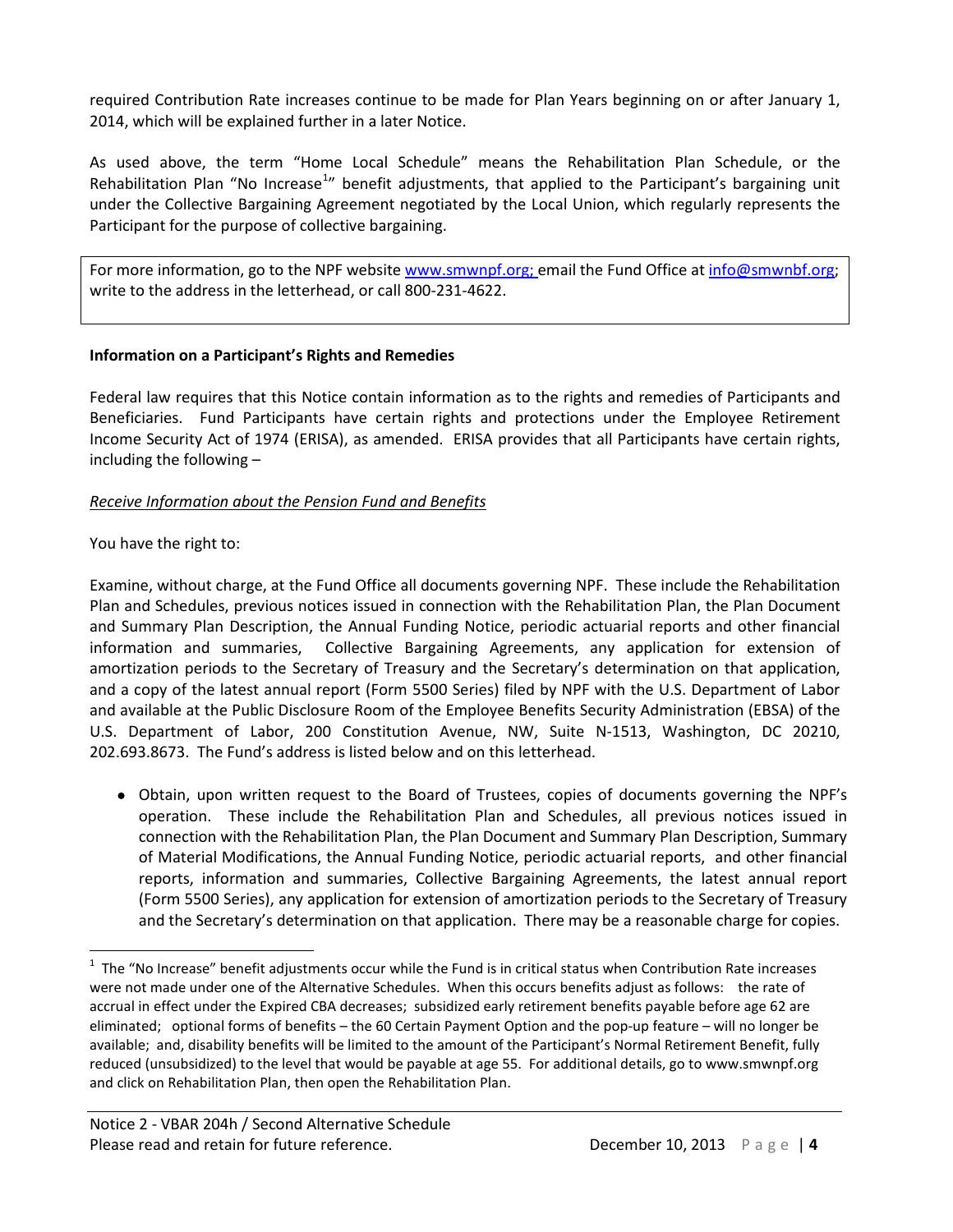- Receive the Annual Funding Notice. This notice provides information regarding the Fund's funding levels, assets and liabilities, number of Participants and a description of the benefits eligible to be guaranteed by the PBGC and an explanation of the limits on the PBGC guarantee and other information.
- Obtain at no charge, a statement telling you whether you have a right to receive a pension at Normal Retirement Age (age 65) and if so, an estimate of benefits at Normal Retirement Age (age 65) if you stop working under NPF now. If you do not have a right to a pension, the statement will explain why that is. A written request for a statement must be made and the Fund need only provide one statement every 12 months.
- Obtain at least once every 3 years, a pension benefit statement showing your nonforfeitable accrued benefit provided that an employer maintaining the plan at the time the statement is to be furnished employs you. You may also obtain such a statement upon written request.

Note also that if you have a filed an application for vesting information with the Fund Office, you can get an estimate of your benefit at Normal Retirement Age by going to the NPF website www.smwnpf.org and click on "Participant Sign in" section.

For documents and statements, write to Board of Trustees c/o Marc LeBlanc, Fund Administrator, Sheet Metal Workers' National Pension Fund, 8403 Arlington Blvd, Suite 300, Fairfax, VA 22031.

### *Prudent Actions by Plan Fiduciaries*

In addition to creating rights for Participants, ERISA imposes duties upon the people who are responsible for the operation of the Pension Fund. The people who operate your plan, called "fiduciaries," have a duty to do so prudently and in the interest of you and other plan Participants and Beneficiaries. No one, including your employer, your union, or any other person, may fire you or otherwise discriminate against you in any way to prevent you from obtaining a pension benefit or exercising your rights under ERISA.

## *Enforce Your Rights*

If you make a claim for a pension benefit that is denied or ignored, in whole or in part, you have a right to know why this was done, to obtain copies of documents relating to the decision without charge, and to appeal any denial, all within certain time schedules.

Under ERISA, there are steps you can take to enforce the above rights. For instance, if you request a copy of documents or the latest annual report from the Fund and do not receive them within 30 days, you may file suit in a federal court. In such a case, the court may require the plan administrator (Board of Trustees) to provide the materials and pay you up to \$110 a day until you receive the materials, unless the materials were not sent because of reasons beyond the administrator's control. If you have a claim for benefits, which is denied or ignored, in whole or in part, you may file suit in a state or federal court. In addition, if you disagree with the plan's decision, or lack thereof, concerning the qualified status of a domestic relations order, you may file suit in federal court. If it should happen that plan fiduciaries misuse the plan's money, or if you are discriminated against for asserting your rights, you may seek assistance from the U.S. Department of Labor ("DOL"), or you may file suit in a federal court.

If you wish to seek assistance from the DOL, you should contact the DOL's Employee Benefits Security Administration ("EBSA"), which maintains regional and district offices covering your state or territory. You may obtain the contact information for the closest EBSA office (or receive other assistance) by calling, their